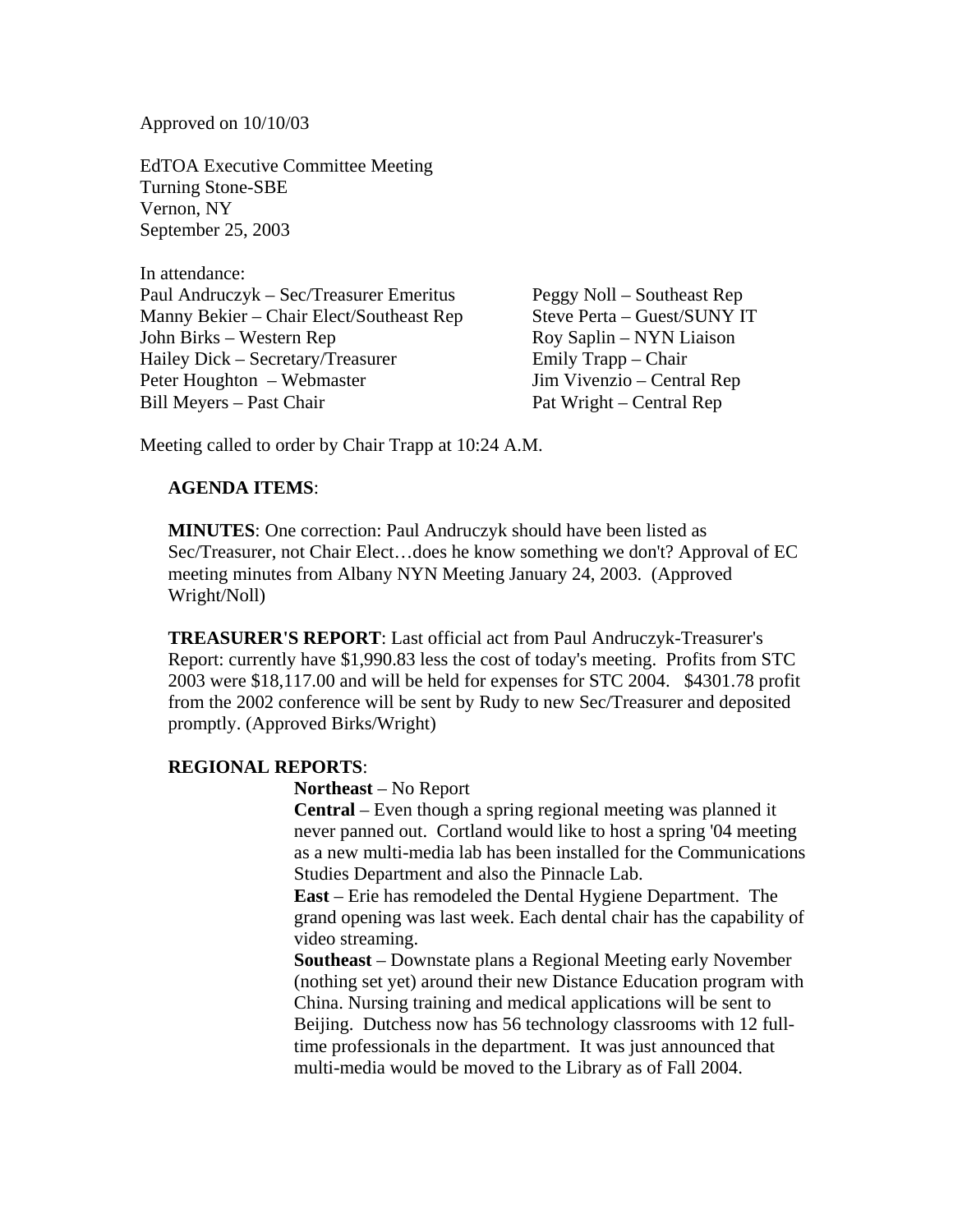Concern are rising about media departments being "swallowed up" by other departments on campus, computing vs. media not understanding each other– discussion followed.

**COMMITTEE REPORTS**: Concerns that the sub-committee membership is out of date. We need to work on these sub-committees to build membership and activity between campus and on the list-serve.

> **Distance Learning Committee** – No Report – Emily would like to start bringing attention to us. Her campus has some exciting stuff coming up but she has been sworn to secrecy. What type of distance learning is being used campus wide? Discussion followed. **Multi-Media Classrooms** – Emily would like to do a survey of all campus' to see what each campus considers to be "Smart." Would like to find out what the campus standards are (different levels of "smart").

**Membership Committee** – Bob Racette not in attendance due to campus obligations but will be "nudged" to hop back on the bandwagon.

**Web Page Authoring** – Peter reports no major changes, will update committee lists as needed. Continues to call for changes in membership…the web keeps marching on.

**STC Evaluations 2003/STC Planning 2004** – Evaluations looked good. Bill reports that a theme was thrown out: "Securing the Technology LANdscape." Theme has not been finalized. STC will be in Kerhonksen again in 2004. Possible 2005 location is Lake Placid, the Adirondacks, Saratoga or Blue Mountain Lake. (To be confirmed by 2005).

**NEW YORK NETWORK UPDATE**: Official Dedication of New Network Operating Center was on 9/23. During Provost Salins remarks it was proposed that the NYN Educational Access Channel be renamed to "SUNY TV." Bill Snyder believes that this may be able to be leveraged to install digital uplinks for campuses able to participate in providing solid educational programming for the channel.

For campuses that may be interested in the dedication and the luncheon ceremonies, Dave Poplawski says he will soon re-air dedication along with the remarks from various speakers during the luncheon that followed. Watch your email for day & time.

*LAST CHANCE*!! TV equipment left over from the analog plant. NYN will soon be removing the remnants of the analog facility from storage space. Contact Gary Talkiewicz at NYN (518) 443-5333 for information of what remains.

## **NEW BUSINESS**:

**Conference Calls**: Scheduled for 10/10/03 at 9:00 A.M.; also 11/7/03 at 9:00 A.M.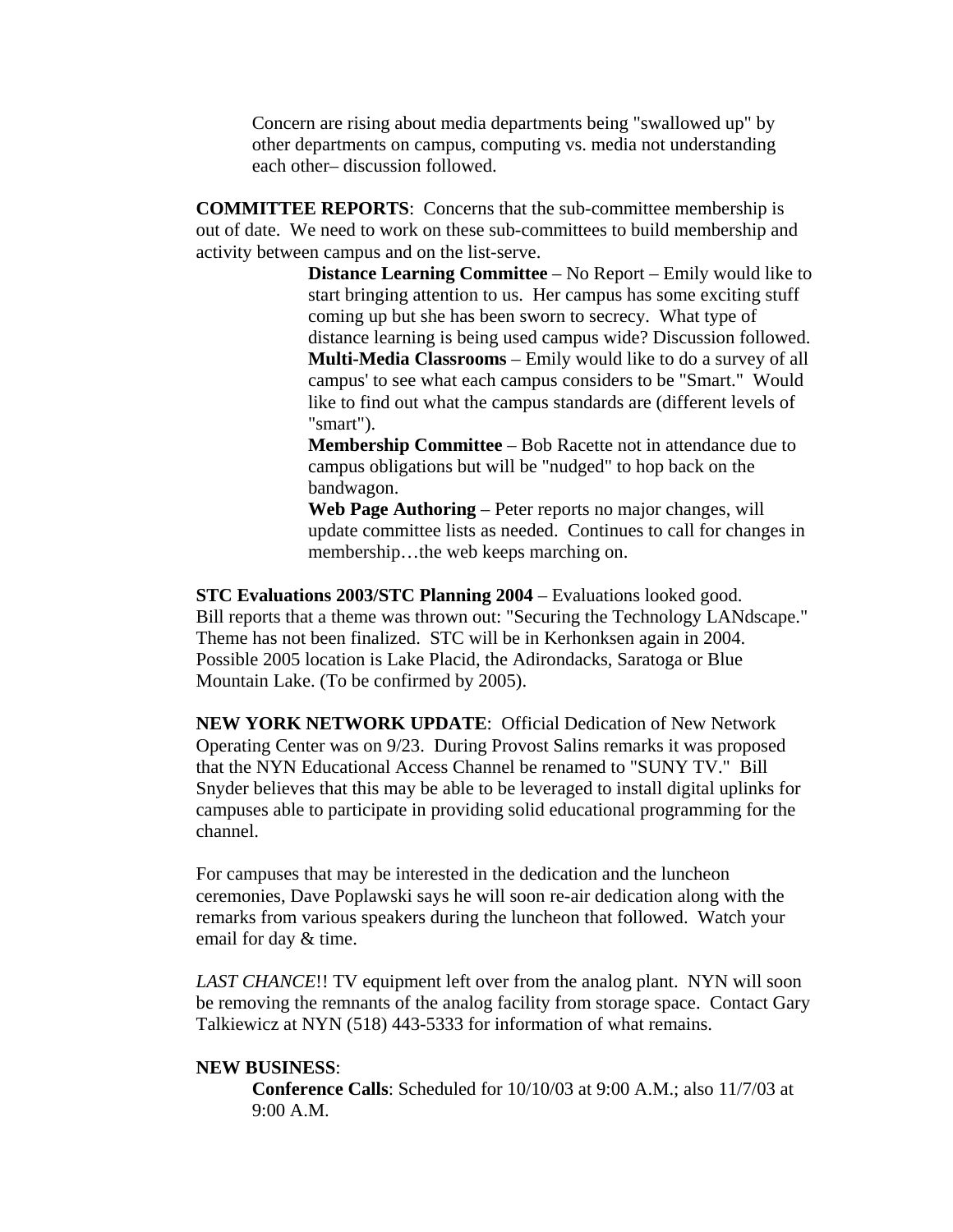**Fall Business Meeting**: Vote for Fall Business Meeting – Passed. Schedule: October 15, 2003 (Wednesday Night) dinner and informal gettogether. October 16, 2003:

> 8:00 a.m. – 9:00 a.m. Breakfast 9:00 a.m. – 10:00 a.m. Business Meeting 10:15 a.m. – 12:15 p.m. Manufacturer Demonstrations Hitachi – STAR BOARD demo Samsung – Digital document camera applications SONY – NSP 100 – Content on demand - network storage player – demo. http://www.sony.com/NSP100 12:15 – 1:15 Lunch 1:30 – "Teaching Tools" @ Syracuse University

#### **STC 2004 Preparation**: Possible tracts:

 Survey Discussion Faculty Training Intellectual Property Digital Photography AV/IT Tech Security Marketing the AV Department

# **SURVEY OF EdTOA MEMBERSHIP (for STC 2004)**: Possible

Questions:

 Mission Statement? Equipment Replacement Plan? How many employees in your department? How many electronic classrooms? Who do you report to? Funding – Where does it come from? Budget (no questions presented) Do you have a Tech Fee? How much of it does your department get? Do you charge for services? Name of your Department Classrooms standards? Do you have them? Do you have different levels of "smart" rooms? What do you consider "smart?" IFR accounts? What type of college are you? (University, college, community college…) Student employees? Work Study? Temporary Service Funds? Internships? Departmental Collaborations?